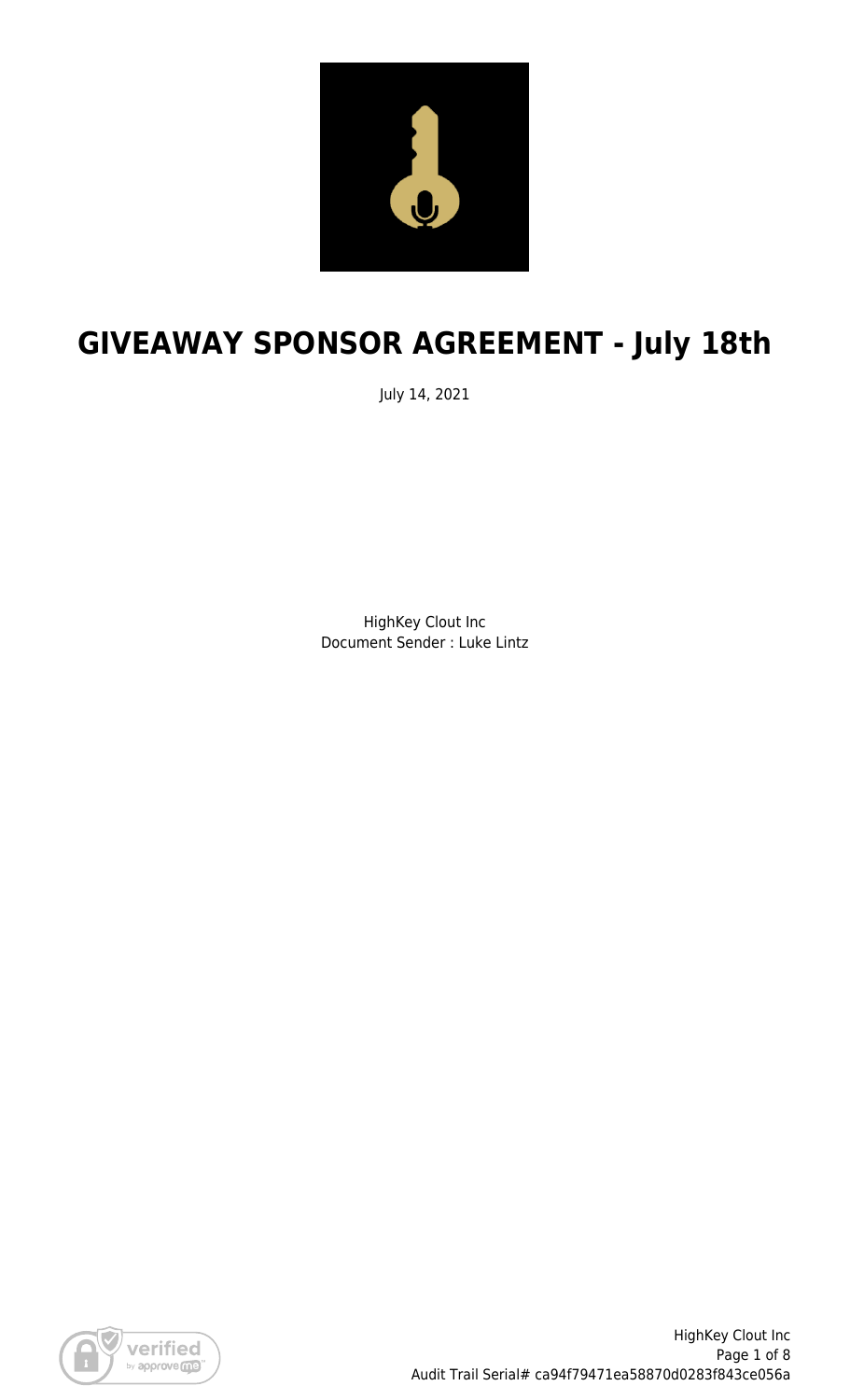### GIVEAWAY SPONSOR AGREEMENT - July 18th

This agreement ("Agreement"), which is made and entered into as of the date of Company's signature below (the "Effective Date"), by and between the undersigned ("Client"), with an as provided by Client to Company, on the one hand, and HighKey Enterprises LLC ("Company"), with an address of 250 Ave Ponce de Leon, Ste 301 PMB 0801, San Juan, PR 00918, Attn: Luke Lintz, Email: [accounting@highkeyclout.com,](mailto:accounting@highkeyclout.com) on the other hand, constitutes the terms and conditions for Sponsor's participation in one (1) of Company's giveaways (the "Giveaway"). Sponsor and Company are sometimes hereinafter collectively referred to as the "Parties" or individually as the "Party."

1. Sponsor's Participation in The Giveaway. In consideration of the Participation Fee (as defined herein below), Company will include Sponsor in the Giveaway in accordance with the following. While the terms & conditions of the Giveaway are still being finalized, during the Giveaway Period (as defined herein below), Company's Instagram account (@highkeyclout, or such other Instagram account as directed by Company) will "follow" Sponsor's Instagram account and, as a condition of entering the Giveaway and in an effort to drive traffic to Sponsor's Instagram account, Company shall require each entrant to "follow" Sponsor's Instagram account. The Sponsor Instagram account to be included in the Giveaway is as follows:

("Sponsor's Instagram Account(s)")

Company estimates that by sponsoring the Giveaway, Sponsor's Instagram account may have an estimated gain of Thirty Thousand (30,000) Instagram followers. However, Company makes no representation or warranty that Sponsor will gain any followers and, in the event Sponsor does gain followers, makes no representation or warranty regarding the retention of the followers, as the Parties acknowledge that social media user retention is largely based on content and Company makes no representation or warranty that Sponsor's content will retain said followers post Giveaway Period. Accordingly, it will solely be Sponsor's obligation to retain the followers.

- 2. Giveaway Launch Date / Giveaway Period. The tentative launch date of the Giveaway is currently scheduled to be on or about July 18th and will run for Seven (7) days (i.e., the Giveaway will end on or about July 25th, 2021) (the "Giveaway Period"); provided, said date(s) and/or the Giveaway Period may be reasonably altered at Company's sole discretion.
- 3. Giveaway Promotion: Prior to and during the Giveaway Period (the dates and times of which shall be determined by Company), Company shall engage social media influencers to promote the Giveaway via their Instagram accounts. As of the date hereof, Company has engaged @edwestwick on Instagram to promote the Giveaway.
- 4. Participation Fee. In full consideration for the Sponsor's participation in the Giveaway, Sponsor will pay Company the guaranteed pay-or-play sum of U.S. Five Thousand Dollars (\$5,000) minus any applicable discounts directly given by Company (the "Participation Fee"). If the payment is made via credit card or PayPal there will be a merchant processing fee of four percent (4%) thereof, added to the participation fee. Company shall be deemed pay-or-play upon execution of this Agreement. Sponsor shall pay to Company the Participation Fee via credit card, Wire Transfer or PayPal upon Sponsor's execution of this Agreement into the following accounts (Sponsor to inform Company where the Participation Fee was sent):

Account Name: HighKey Enterprises LLC Account Number: 030229162 Bank Address: 208 Av. Luis Muñoz Rivera, San Juan, 00918 Routing Number: 021502011 Swift Code: BPPRPRSX Beneficiary Address: 250 Ave Ponce de Leon, Ste 301 PMB 0801, San Juan, PR 00918

Please Note: This is a USD currency bank account

Unless and until Sponsor pays and Company receives the Participation Fee in whole, Company shall be

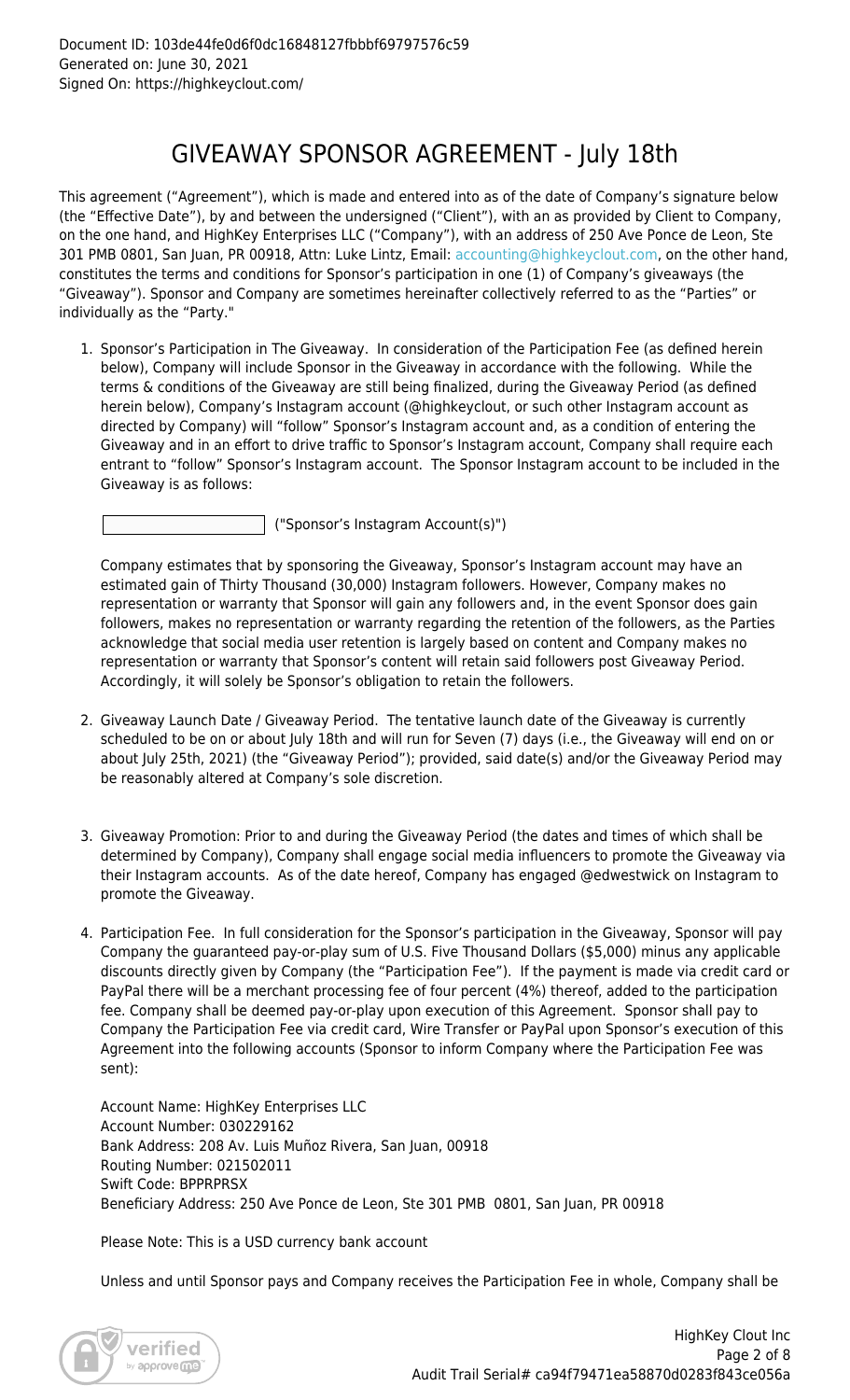under no obligation to include Sponsor in the Giveaway. By executing this Agreement, Sponsor agrees to refrain from initiating any chargebacks. Defaulting on any payments will result in immediate termination of all services.

- 5. Sponsor's Giveaway Social Media Posts. While not required, Sponsor is encouraged to promote the Giveaway on Sponsor's social media platforms. The creative of said social media posts shall be at Sponsor's discretion, provided Sponsor shall include the required hashtags and "@"s provided to Sponsor for inclusion therein, as well as #Giveaway.
- 6. Ownership.
	- Deliverables. "Deliverables" means each item of social media content Company causes to be posted by Company and/or any of her affiliates, employees, sponsors, and/or associates, including, without limitation, the influencers, in connection with the Giveaway, including any photographs, video footage, artwork and written work identified. Company will retain all ownership rights in the Deliverables, subject to the terms of a license provided for Sponsor Materials (as defined below) and shall have the right to use, reuse, reproduce, copyright, and exhibit them in any/all manners.
	- Sponsor Materials. Sponsor may provide Company with materials owned by the Sponsor or another third party ("Sponsor Materials"), for use in connection with the Deliverable(s), including, without limitation, Sponsor's name, likeness, and/or social media handle. Sponsor Materials shall remain the sole and exclusive property of Sponsor and/or the respective third party, as applicable, including all intellectual property rights therein; provided, Sponsor hereby grants or will cause to be granted to Company a non-exclusive, royalty-free, perpetual, irrevocable, worldwide license to use, copy, distribute, display, perform and transmit the Sponsor Materials as incorporated in the Deliverables; provided, notwithstanding the foregoing, nothing herein shall require Company to remove and/or delete any social media content incorporating Sponsor Materials created and posted during the Giveaway Period following the duration of this Agreement (i.e., the Deliverables can live passively in perpetuity on Company's social media platforms). Sponsor represents and warrants he owns the right to license or sub-license any of the Sponsor Materials provided to Company.
	- $\circ$  Company License. Solely during the Giveaway Period, Sponsor shall have the right to (i) promote or "whitelist" the Deliverables and (ii) share, like, and/or re-post the Deliverables solely on Sponsor's owned and operated social media channels; provided, Sponsor shall not be permitted to edit and/or modify the Deliverables before sharing, liking, and/or re-posting the Deliverables. Following the Giveaway Period, neither Party shall have the obligation to delete the Deliverables; provided, Sponsor shall not be permitted to "whitelist", promote, share, like, and/or repost the Deliverables following the Giveaway Period (i.e., there shall be no post Giveaway Period use of the Deliverables). Apart from the above, Sponsor will not exploit or distribute the Deliverables in any manner, including, without limitation, by using the Deliverables in any form of advertising or commercial tie-ins without the explicit permission of Company in each instance.
- 7. Representations and Warranties; Indemnity. Sponsor represents and warrants that (i) Sponsor has the full right and authority to enter into this Agreement, to grant the rights herein granted, and to perform its obligations hereunder; (ii) Sponsor shall comply with all laws, regulations, and Instagram rules in connection with the Sponsor Services, including, without limitation, the Federal Trade Commission ("FTC"); and (iii) any products given to Company for inclusion in the Deliverables and/or Giveaway, if any, are safe and merchantable for its intended purpose. Each Party shall indemnify the other against any third party liability, damages, costs and expenses (including reasonable outside attorneys' fees and costs) incurred by reason of any claim arising in connection with any uncured material breach of their respective covenants, representations, warranties or agreements herein. Any social media gain discussed by the parties is an estimate, and not a guarantee. Sponsor shall indemnify, defend, and hold harmless Company and their employees, agents, and representatives from and against any and all claims, suits, damages, liabilities, costs, and expenses (including reasonable outside attorneys' fees and court costs) arising out of or relating to the exploitation, production, manufacturing, and advertising of Sponsor's products and/or services and/or any element thereof, including, without limitation, Sponsor's social media accounts, any Sponsor Materials and/or advertising material furnished by Sponsor. Company shall have the right to approve any counsel retained to defend against any claim in which Company or its affiliates are named as a defendant. Additionally, Company shall have the right to control and participate in the defense of any such claim concerning matters that relate to Company.

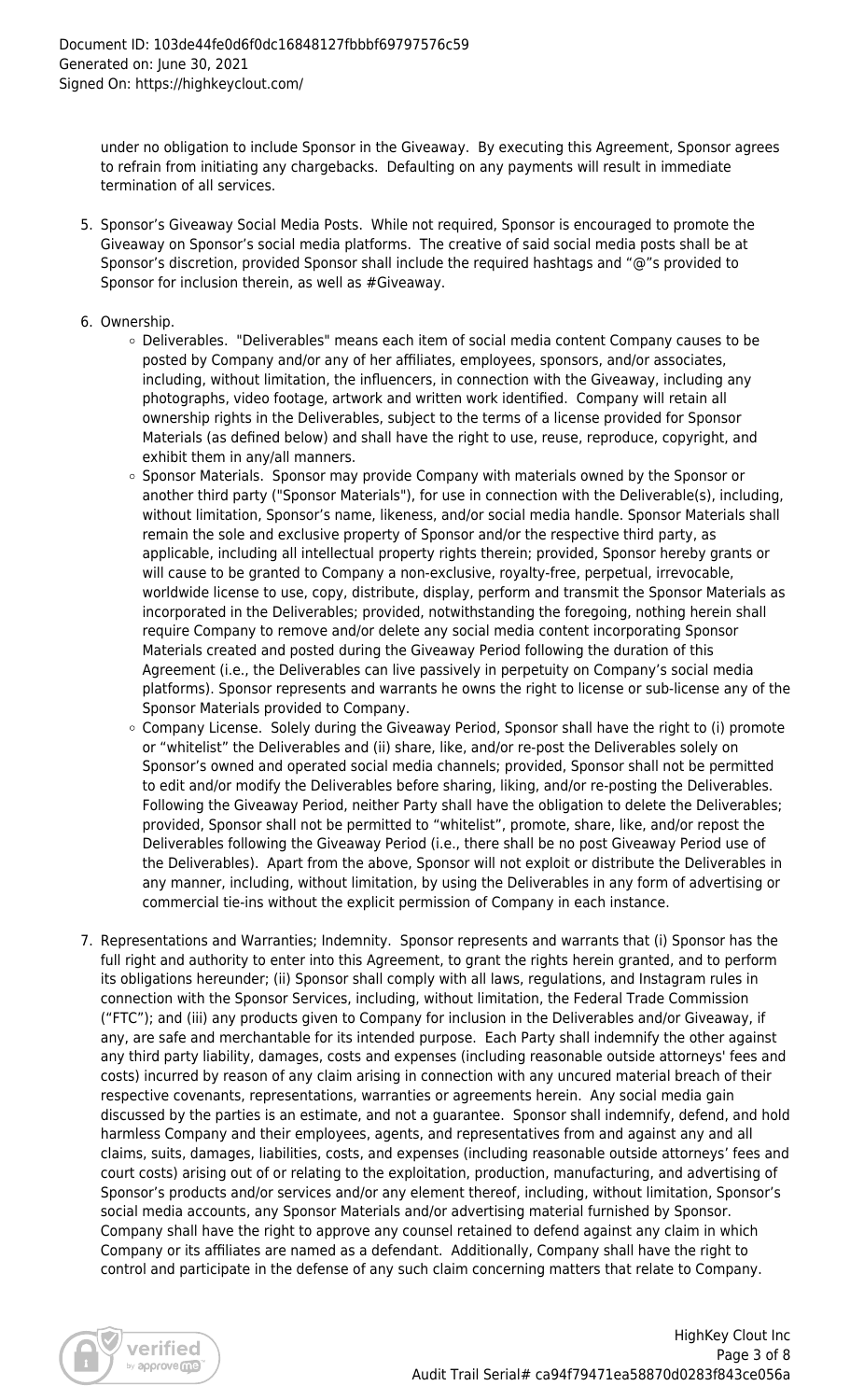Sponsor will not settle any such claim without Company's prior written consent. This indemnification shall survive termination and/or expiration of this Agreement.

- 8. Confidential Information. "Confidential Information" means the proprietary information exchanged between each of the Parties, which includes, without limitation, non-public information (tangible or intangible) regarding a Party's products and services, campaigns, technology, designs, techniques, research, know-how, specifications, product plans, pricing, customer information, user data, current or future strategic information, current or future business plans, policies or practices, employee information, and other business and technical information, which is either (a) marked "confidential" or "proprietary" at the time of disclosure by the disclosing party; or (b) by its nature or content is reasonably distinguishable as confidential or proprietary to the receiving party. Each Party agrees to hold the Confidential Information in confidence and to not use or disclose it to a third party. The receiving party shall protect the Confidential Information by using the same degree of care, but no less than a reasonable degree of care (including reasonable security measures), to prevent the unauthorized use, dissemination or publication of Confidential Information as the receiving party uses to protect its own Confidential Information of like nature. If either Party authorizes the other to make copies of Confidential Information, the other Party's proprietary rights notices shall be reproduced in the same manner as the original Confidential Information. The receiving party may disclose the Confidential Information to its employees, agents, business, legal, and financial advisers and independent contractors with a need-to-know, only as necessary to fulfill the Services and provided such parties have executed a written non-disclosure agreement substantially as protective of Confidential Information as this Agreement. The receiving party shall promptly notify the disclosing party of any actual or suspected misuse or unauthorized disclosure of the disclosing party's Confidential Information. Confidential Information shall not include information that (a) is made generally available in the public domain prior to time of disclosure; (b) is or becomes publicly available through no act or omission by the receiving party; (c) was already in the receiving party's possession without restriction before receipt from the disclosing party and was not subject to a duty of confidentiality; (d) is rightfully disclosed to the receiving party by a third party without confidentiality restrictions; or (e) that the receiving party independently developed without use of or reference to Confidential Information. The receiving party may disclose the disclosing party's Confidential Information as required by law or court order provided: (i) the receiving party reasonably notifies the disclosing party in writing of the requirement for disclosure, unless notice is prohibited by law; and (ii) discloses only that portion of the Confidential Information legally required. Any such disclosure of Confidential Information shall not otherwise relieve receiving party of any of its obligations hereunder.
- 9. Force Majeure. If Company's services are prevented, rendered impossible, or unfeasible by sickness or disability of Company or the influencers, technology failure, unforeseen emergency of Company and/or the influencers, any act or regulation of any public authority, or by reason of riot, strike, acts of terrorism, epidemic, war or declaration of disaster by federal or state government, or other preventing acts (e.g., an event which causes a rapid spike in internet activity, like a celebrity death, etc.) (each a "Force Majeure Event"), it is understood and agreed that there shall be no claim for damages by either Party and Company shall not be deemed in breach of this Agreement. In the event of a Force Majeure Event, the parties agree to negotiate in good faith to reschedule service dates, subject to Company's availability, on the terms and conditions set forth herein.
- 10. Notices. All notices and other communications, including payments, under this Agreement shall be made in writing and shall be delivered by hand or sent by fax, electronic mail (including text message, email, and Instagram direct message, with confirmed receipt), or sent by prepaid express mail or reputable overnight courier service, and shall be deemed given when so delivered by hand fax, electronic mail, or if express mailed or couriered, three (3) business days after mailing or deposit with such express mail service or courier to the Parties at the following addresses (or at such other address for a Party as shall be specified by like notice):

If to Company: HighKey Enterprises LLC HighKey Enterprises 250 Ave Ponce de Leon Ste 301 PMB 0801 San Juan, PR 00918 Email: accounting@highkeyclout.com

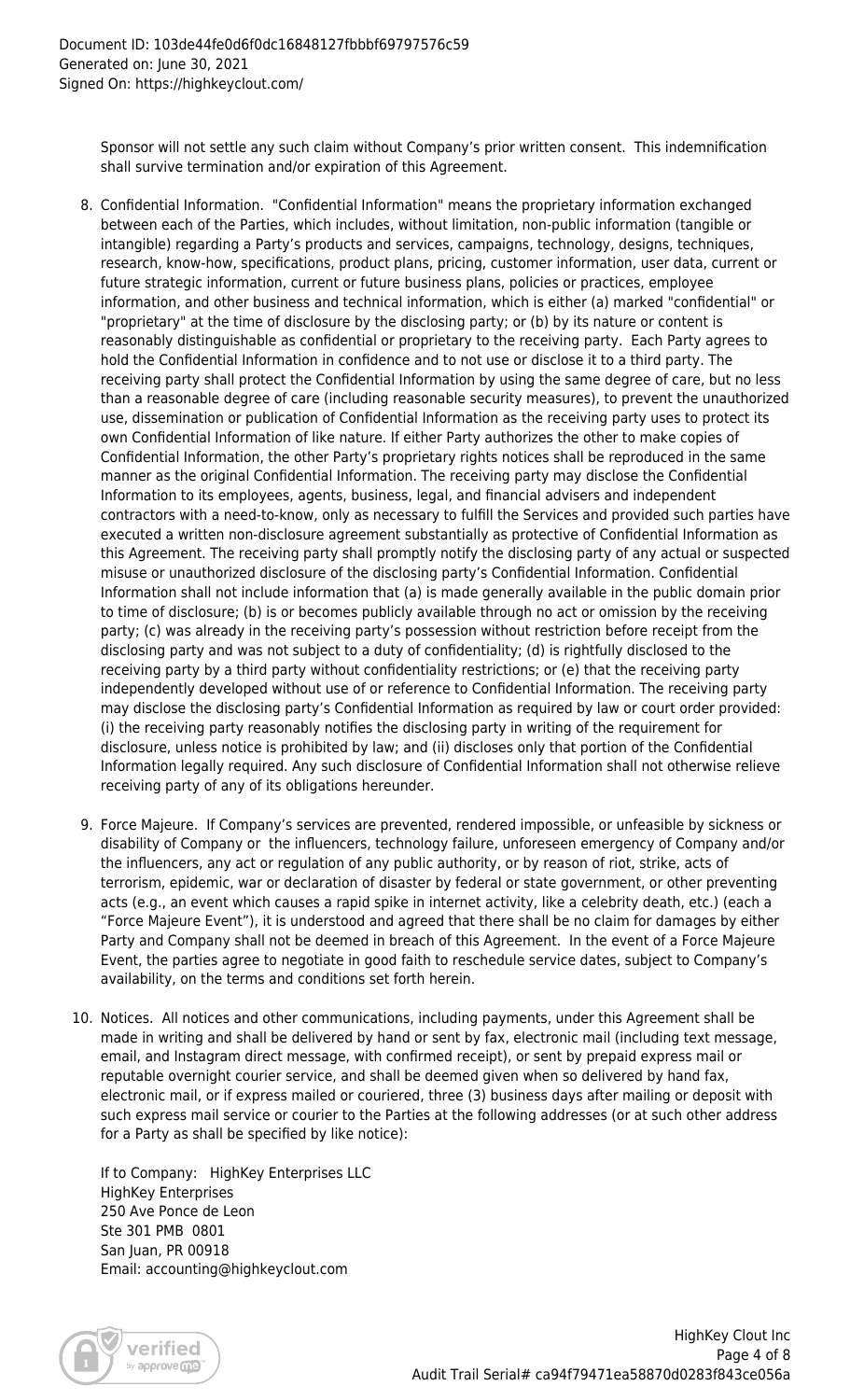Attn.: Luke Lintz

If to Sponsor:

(Sponsor's contact and billing details can be found in the corresponding invoice after the transaction is processed)

- 11. Term and Termination.
	- This Agreement will commence on the Effective Date and, unless terminated earlier in accordance with the terms of this Agreement, will remain in force and effect for as long as the Giveaway is active and/or Company is performing the services outlined herein.
	- $\circ$  Either Party may terminate this Agreement if the other Party breaches any material term of this Agreement and fails to cure such breach. Neither Party hereunder shall be deemed in breach hereof until the non-breaching party provides the breaching party with written notice of said breach and the breaching party fails to cure said breach within ten (10) days of receiving such written notice; provided, Company shall be permitted to immediately terminate this Agreement at any time prior to receipt of the Participation Fee. Adequacy of cure shall be judged by the nonbreaching party's reasonable business judgment.
	- Upon expiration or termination of this Agreement, Sponsor will immediately cease using any/all deliverables other than as permitted under this Agreement.
	- o Those terms that by their nature should survive expiration or termination of this Agreement shall survive, including, without limitation, each Party's respective obligations, ownership, and indemnification.
- 12. Dispute Resolution and Binding Arbitration. Client and Company recognize that disputes arising under this Agreement are best resolved at the working level by the Parties directly involved. Both Parties are encouraged to be imaginative in designing mechanisms and procedures to resolve disputes at this level. Such efforts shall include the referral of any remaining issues in dispute to higher authority within each participating Party's organization for resolution. Failing resolution of conflicts at the organizational level, Client and Company agree that any and all remaining controversies, claims or disputes arising out of or related to this Agreement or the interpretation, performance, or breach thereof, including alleged violations of statutory or common law rights or duties, and the determination of the scope or applicability of this agreement to arbitrate ("Dispute"), except as otherwise set forth below, shall be resolved according to the following procedures which shall constitute the sole dispute resolution mechanism hereunder. In the event that the Parties are unable to resolve any Dispute informally, then such Dispute shall be submitted to confidential final and binding arbitration to be administered by the American Arbitration Association (or any like organization successor thereto) in the Commonwealth of Puerto Rico in accordance with the American Arbitration Association's Commercial Arbitration Rules and Mediation Procedures. The arbitration shall be conducted, and the award shall be rendered in the English language. The parties agree that any and all disputes shall be submitted to confidential, binding arbitration, before a single neutral arbitrator, who shall possess no less than ten (10) years of experience in entertainment matters. Client further agrees to waive his/her right to a trial by jury. The arbitration shall be conducted before a single neutral arbitrator appointed in accordance with the Commercial Arbitration Rules. The arbitrator will provide a detailed written statement of decision, which will be part of the arbitration award and admissible in any judicial proceeding to confirm, correct or vacate the award. Unless the parties agree otherwise, the neutral arbitrator and the members of any appeal panel shall be former or retired judges or justices of any Commonwealth of Puerto Rico court. The Parties shall share the cost of the arbitration; provided, the prevailing party shall be entitled to their fees and costs associated with the arbitration, including outside attorney's fees. If either Party refuses to perform any or all of its obligations under the final arbitration award (following appeal, if applicable) within thirty (30) days of such award being rendered, then the other Party may enforce the final award in any court of competent jurisdiction in Puerto Rico. The Party seeking enforcement of any arbitration award shall be entitled to an award of all costs, fees and expenses, including reasonable outside attorney's fees, incurred in enforcing the award, to be pay by the Party against whom the enforcement is ordered. The arbitrator will have no authority to award consequential, special, indirect, punitive, exemplary or incidental damages, including, without limitation, lost profits and opportunity costs. Except as may be required by law, neither a party, nor the arbitrator may disclose the existence, content or results of any arbitration without the prior written consent of both parties, unless to protect or pursue a legal right. If either party, notwithstanding the foregoing, should attempt either to resolve any dispute arising in connection with this Agreement in a court of law or equity or to forestall, preempt,

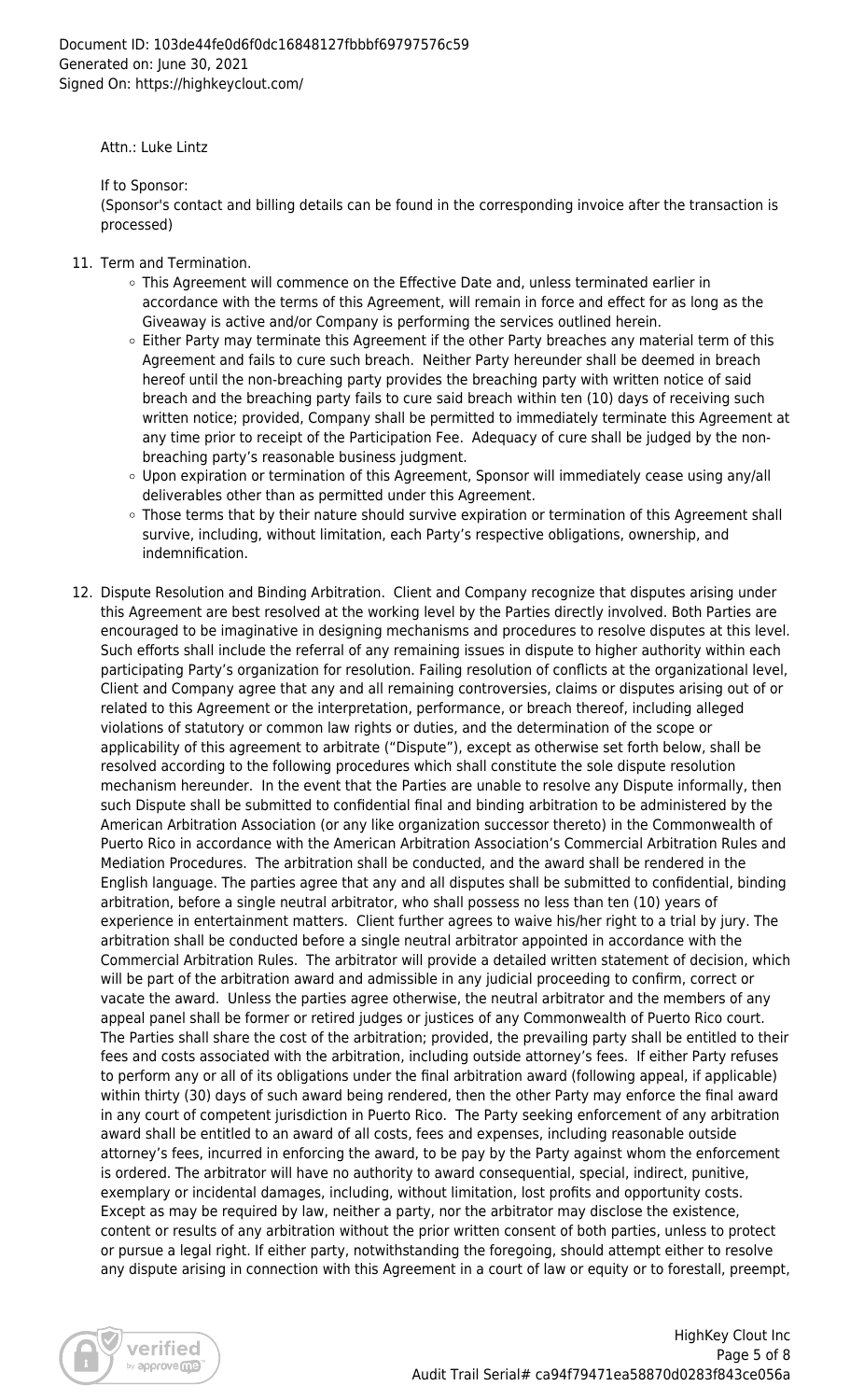or prevent arbitration of any such dispute by resort to the process of a court of law or equity, and such dispute is ultimately determined to be arbitrable by such court of law or equity, the Arbitrator shall include in his award an amount for the other party equal to all of that other party's costs, including attorney's fees, incurred in connection with such arbitrability determination.

- 13. General.
	- Assignment. Sponsor shall not be permitted to assign, delegate or otherwise transfer this Agreement without the prior written consent of Company. Any attempted assignment, transfer or delegation, without such consent, will be void.
	- $\circ$  No Injunctive Relief. It is further agreed that Sponsor's rights and remedies in the event of a failure or an omission constituting a breach of the provisions of this Agreement shall be limited to the Sponsor's right, if any, to recover damages in an action at law, but in no event shall Sponsor be entitled by reason of any such breach to terminate this Agreement, or to enjoin Company in any way.
	- o No Defamatory Statements. Sponsor agrees that Sponsor will not make any statement, or take any other action, to disparage, defame or compromise the goodwill of Company or its employees, owners and affiliates. In addition to injunctive relief and actual damages, Sponsor agrees any breach or violation by Sponsor of the foregoing sentence shall result in substantial damages and injury to Company, the precise amount of which would be extremely difficult or impracticable to determine. Accordingly, the parties have made a reasonable endeavor to estimate a fair compensation for potential losses and damages to Company and, therefore, Sponsor further agree, that in addition to the remedies set forth herein, Sponsor will also be obligated to pay, and agrees to pay to Company, the sum of One Million Dollars (\$1,000,000) as a reasonable and fair amount of liquidated damages to compensate Company for any loss or damage resulting from each breach by Sponsor of the forgoing terms. The parties intend that such damages constitute compensation and not a penalty. The parties hereto further agree that such sum bears a reasonable and proximate relationship to the actual damages which Company may suffer from each breach of the terms of this Agreement.
	- $\circ$  Release. Sponsor (on behalf of itself and its heirs, next of kin, spouse, guardians, legal representatives, employees, executors, administrators, agents, successors and assigns (collectively, the "Releasing Parties") hereby agree not to sue and irrevocably and unconditionally release, waive and forever discharges Company and their successors, assigns, licensees, distributors, sponsors, and advertisers, and each of the foregoing's respective past, present and future officers, directors, agents, representatives, shareholders and employees, jointly and individually (collectively, "Released Parties"), from any and all manner of liabilities, claims and demands of any kind or nature, whatsoever, in law or equity, whether known or unknown, suspected or unsuspected, and whether or not concealed or hidden, that Sponsor may now have or may hereafter have (including, but not limited to, for defamation, invasion of any rights of privacy, right of publicity or personality, intentional or negligent infliction of emotional distress, infringement of copyright or trademark or violation of any other right), which arise out of or relate in any way, directly or indirectly, to the Sweepstakes or any rights therein which Sponsor or any Releasing Parties ever had, now has, or in the future may have against any Released Parties. Sponsor acknowledges that there is a possibility that subsequent to the execution of this Agreement, Sponsor may discover facts or incur or suffer claims which were unknown or unsuspected at the time this Agreement was executed, and which if known by Sponsor at that time may have materially affected Sponsor's decision to execute this Agreement. Sponsor acknowledges and agrees that by reason of this Agreement, and the release contained in the preceding sentences, Sponsor is assuming any risk of such unknown facts and such unknown and unsuspected claims.
	- Limitation of Liability**:** Under no circumstances shall Company be liable to Sponsor for consequential, special, indirect, punitive, exemplary or incidental damages, including, without limitation, lost profits and opportunity costs, arising out of this Agreement, and Company's total liability in connection with this Agreement shall not exceed the Participation Fee amount.
	- Misc. This Agreement shall be construed in accordance with the laws of the Commonwealth of Puerto Rico. Jurisdiction and venue of all matters relating to this Agreement will be vested exclusively in the federal, state and local courts within the Commonwealth of Puerto Rico, to which the parties hereby agree to submit any controversy arising hereunder, excluding that body of law pertaining to conflicts of laws and agree to accept service by mail (including email) to the address listed herein (or as such address may be amended as permitted herein). This

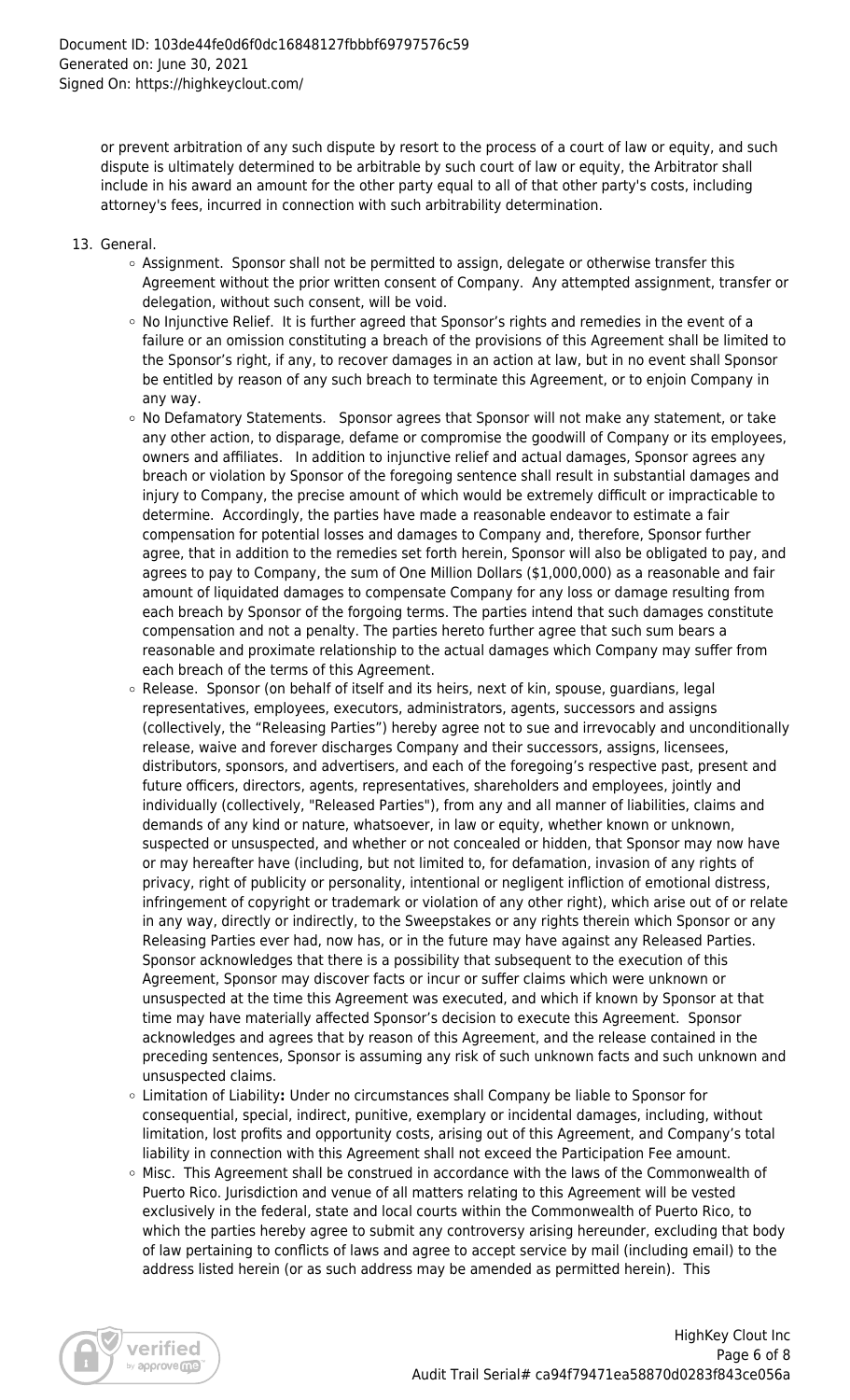Agreement, contains the full and complete understanding between the parties and supersedes all prior agreements and understandings, whether oral or written concerning the subject matter hereof. This Agreement may not be modified or changed except by a writing signed by all of the parties. Each of the parties acknowledges that no representation or promise not expressly contained in this Agreement has been made by the other or its agents or representatives. The failure of any Party to enforce at any time any of the provisions hereof shall not be construed to be a waiver of such provisions, or of such Party's rights thereafter to enforce any such provisions. In the event any provision of this Agreement is held to be invalid or in violation of any law, statute, regulation, order or lawful union or guild requirement, the Agreement shall be deemed modified to the minimum extent required in order to comply therewith and shall otherwise continue in full force and effect. This Agreement is executed in two (2) counterparts (digital signatures acceptable), whereas each Party shall retain one (1) counterpart. Each counterpart shall be deemed an original whereas both together shall constitute one and the same instrument. This Agreement is not intended, nor shall it be deemed or construed, to create a relationship of principal and agent or partnership or joint venture between the parties and neither Party shall have any power or authority to enter into any agreement on behalf of the other Party or to otherwise bind or obligate the other Party in any manner whatsoever. Sponsor has entered into this Agreement freely and voluntarily, and acknowledges that Sponsor either consulted with independent counsel before entering into this Agreement, or had the opportunity to do so, but elected not to.

х